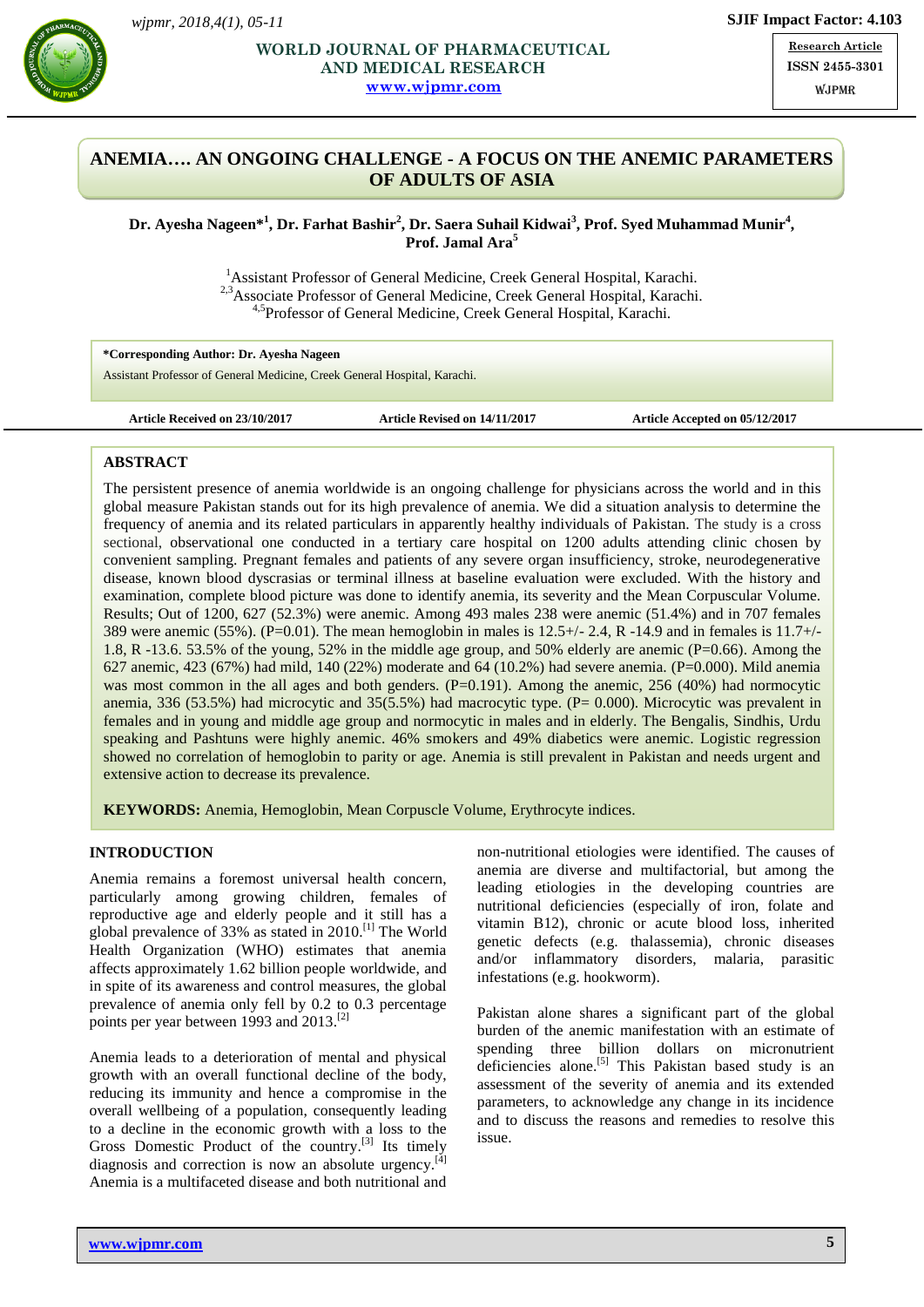#### **OBJECTIVE**

To determine the frequency of anemia and its related parameters in apparently healthy adults.

#### **METHODOLOGY**

The study was cross sectional, observational conducted in the outpatient clinic of a tertiary care hospital, Creek General Hospital, Karachi from October 2017 to March 2017. The study population was selected using a convenient sampling from the outpatient clinics after consent. The participants included were 1200 in number above 18 years of age. Pregnant females, age less than 18 years and any severe organ insufficiency, stroke, neurodegenerative disease, known blood dyscrasias or terminal illness at baseline evaluation were excluded. A detailed drug history, past history and family history was taken to exclude any possible blood disorders and the CBC report was checked for any suspicion of blood dyscrasias or acute hemolytic conditions and any such found were excluded. After noting the biographic data and required information, a complete blood picture

#### **RESULTS**

(CBC) was done by ABX Micros 60 Hematology Analyzer to identify anemia, grade the severity, and classify the red cell indices by Mean Corpuscular Volume (MCV). The data was analyzed on SPSS version 22.

Objective Definitions Anemia (WHO Criteria) Hemoglobin levels; Males;  $<$  13 g/dl Females; <12 g/dl Severity of anemia

| <b>Hemoglobin</b> | Mild                        | Moderate   | <b>Severe</b>                    |
|-------------------|-----------------------------|------------|----------------------------------|
| <b>Females</b>    | $10-11.9$ g/dl   8-9.9 g/dl |            | $\vert \langle 8.0 \rangle$ g/dl |
| <b>Males</b>      | $10-12.9$ g/dl              | 8-9.9 g/dl | $\vert \langle 8.0 \rangle$ g/dl |

MCV; Normocytic; 84-96 Microcytic; <84 Macrocytic; >96



#### Figure 1; Anemia in males at toring to different age groups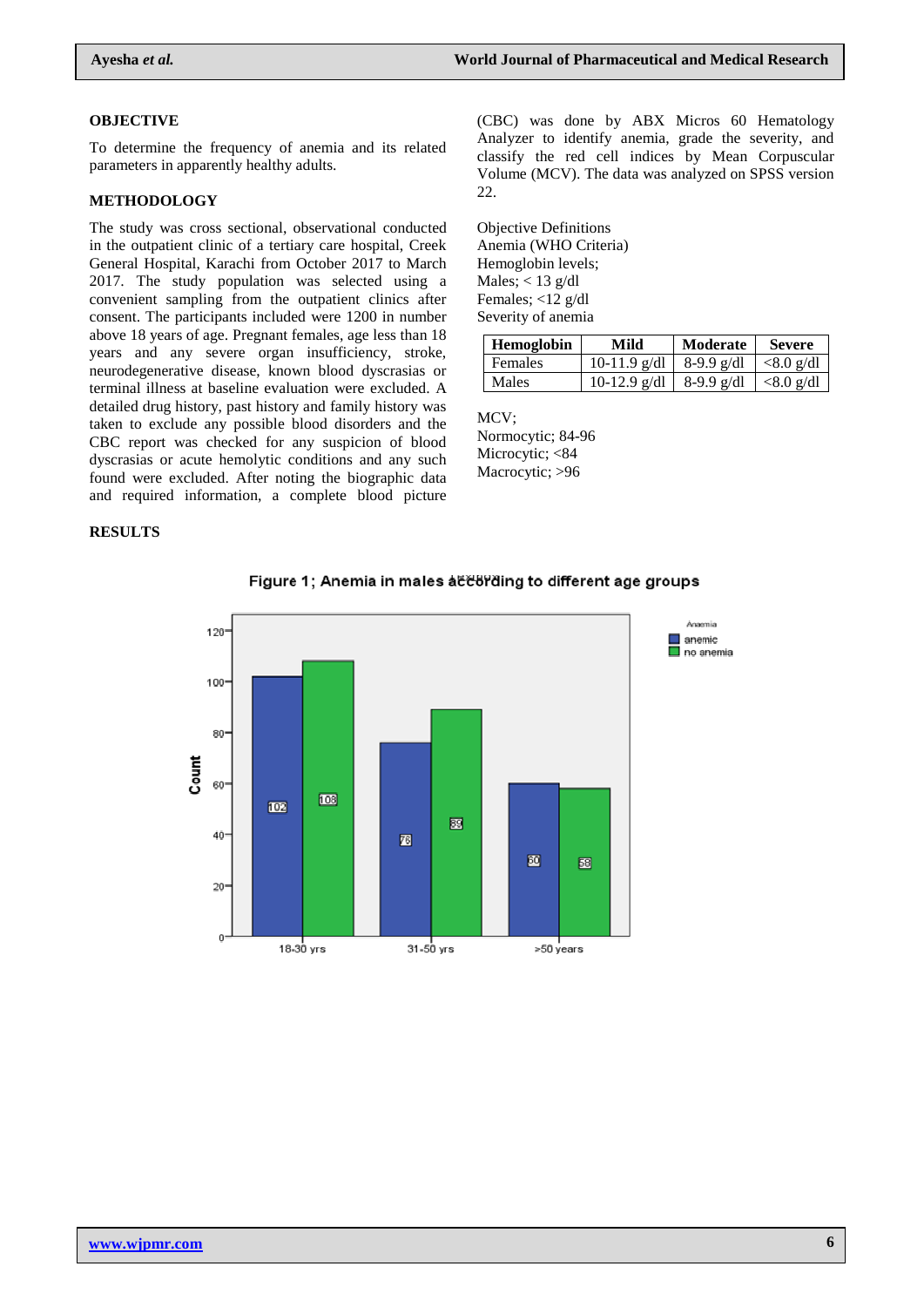

Figure 2; Anemia in females according to different age groups

**Figure 3: Red cell indices according to age group (P=.200).**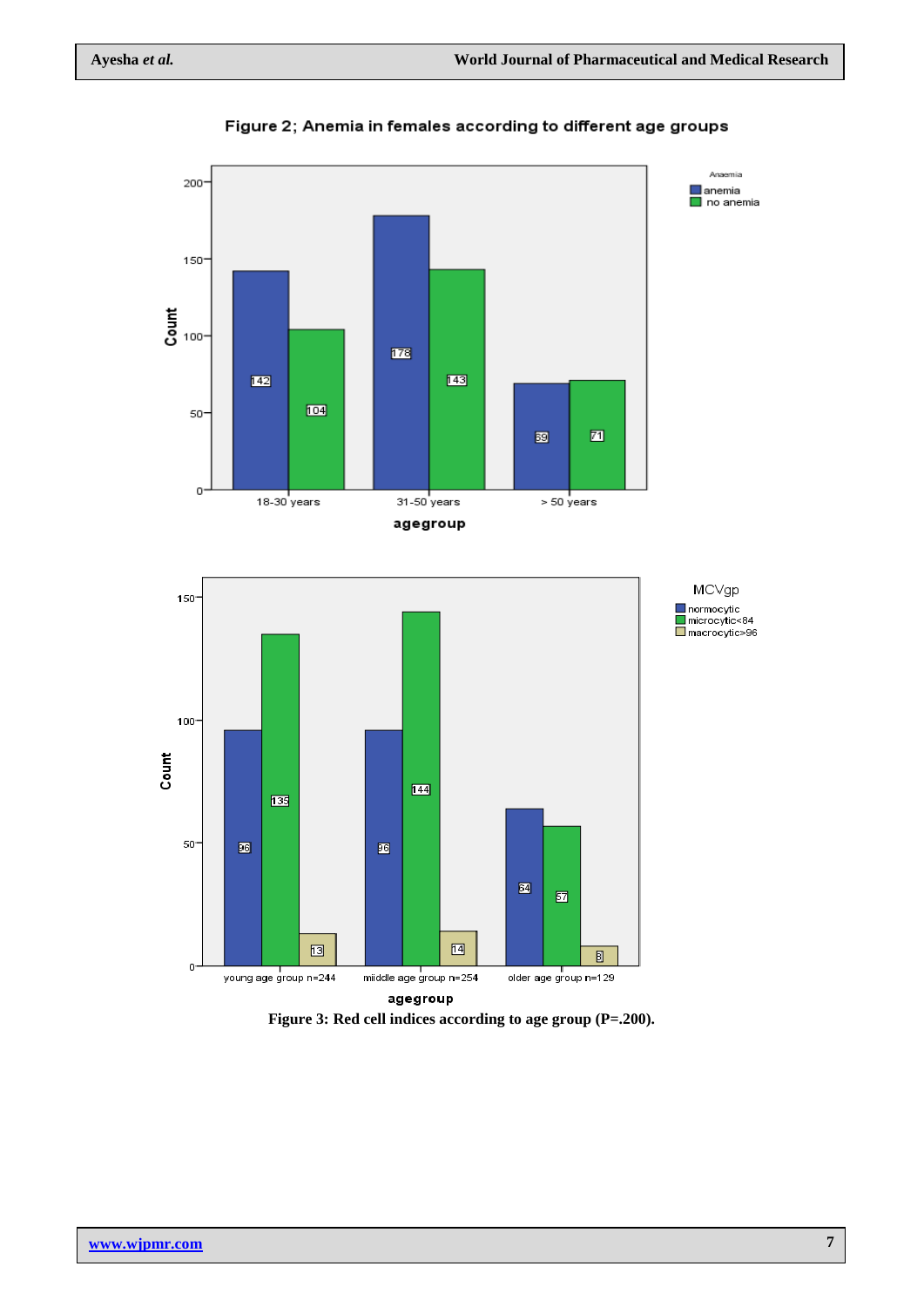|                                                                         | N of total<br>anemic in<br>category | N of male<br>anemic in<br>category | % of males out<br>of total anemic<br>of category | N of female<br>anemic in that<br>category | % of females out<br>of total anemic of<br>that category |
|-------------------------------------------------------------------------|-------------------------------------|------------------------------------|--------------------------------------------------|-------------------------------------------|---------------------------------------------------------|
| Mild<br>$(10-12 \text{ g} \text{ in females})$<br>$(10-13)$ g in males) | 423                                 | 145                                | 34                                               | 278                                       | 65.7                                                    |
| Moderate $(8-10 \text{ Hg})$                                            | 140                                 | 50                                 | 35.7                                             | 90                                        | 64.2                                                    |
| Severe $(<8$ Hg)                                                        | 64                                  | 20                                 | 31.2                                             | 34                                        | 53.1                                                    |

#### **Table I:** Severity of anemia according to gender. (P= 0.000).

**Table II: Red cell indices according to gender (P=.000).**

| Red cell indices<br>group | Total no.<br>in that<br>group | <b>Male</b><br>anemics in<br>that group | % of male anemics<br>to total males in<br>that group | Female<br>anemics in<br>that group | % of female anemics to<br>total females in that<br>group |
|---------------------------|-------------------------------|-----------------------------------------|------------------------------------------------------|------------------------------------|----------------------------------------------------------|
| Normocytic                | 256                           | 114                                     | 44.55                                                | 142                                | 55.4                                                     |
| Microcytic<84             | 336                           | 98                                      | 29                                                   | 238                                | 71                                                       |
| Macrocytic>96             | 35                            | 26                                      | 74                                                   |                                    |                                                          |
| Total                     | 627                           | 238                                     |                                                      | 389                                |                                                          |

|  |  | Table III: Anemia in different ethnic groups and with respect to gender in that ethnic group. |  |  |  |  |  |  |
|--|--|-----------------------------------------------------------------------------------------------|--|--|--|--|--|--|
|  |  |                                                                                               |  |  |  |  |  |  |

| <b>Ethnicity</b><br>group | <b>Total</b><br>presented | The no. of Anemic/<br>% anemic in that<br>group | The no. of<br>males of that<br>group | The no. and % of<br>anemic males in<br>that group | The no. of<br>females of<br>that group | The no. and % of<br>anemic females<br>in that group |
|---------------------------|---------------------------|-------------------------------------------------|--------------------------------------|---------------------------------------------------|----------------------------------------|-----------------------------------------------------|
| Bengali                   | 52                        | 30(57.6%)                                       | 27                                   | 14(56%)                                           | 25                                     | 16(64%)                                             |
| Sindhi                    | 92                        | 51(55%)                                         | 40                                   | $24(60\%)$                                        | 52                                     | 27(52%)                                             |
| Urdu<br>speaking          | 631                       | 341(54%)                                        | 252                                  | 130(51%)                                          | 379                                    | 211(55%)                                            |
| Pashtun                   | 80                        | 43(53.7%)                                       | 35                                   | 19(54%)                                           | 45                                     | 24(53%)                                             |
| <b>Baluchis</b>           | 23                        | 12(52%)                                         | 9                                    | 2(22%)                                            | 14                                     | $10(71\%)$                                          |
| Gilgits                   | 71                        | 35(49%)                                         | 26                                   | 12(46%)                                           | 45                                     | 23(51%)                                             |
| Punjabis                  | 250                       | 114(45%)                                        | 104                                  | 37(35%)                                           | 146                                    | 77(53%)                                             |

The total number of patients included in the study was 1200 of which 493 (41%) were males and 707(59%) were females. Out of 1200 patients, 627(52.3%) were anemic. Out of 493 males, 238 were anemic (51.4%) and among the 707 females, 389 were anemic (55%).  $(P=0.01)$ . The mean hemoglobin in males is  $12.5+/2.4$ , Range-14.9 and in females are 11.7+/- 1.8, Range-13.6.

In the younger age group (18-30 years), 456(38%) presented out of which 244 (53.5%) had anemia.  $486(40%)$  of the middle age group  $(31 - 50 \text{ years})$  had presented among which 254(52%) were anemic and among the  $258(22%)$  adults in the older group ( $> 50$ ) years), 129 (50%) were anemic. (P=0.66). The frequency of anemia in different age groups according to gender is shown in Figure 1 and 2.

Regarding the severity, out of 627 anemic, 423(67%) had mild anemia, 140(22%) moderate anemia and 64(10.2%) had severe anemia. (P=0.000). The severity of anemia showed that in the all the groups mild anemia was more prevalent. In the younger group 153 out of 244(63%) had mild anemia, in the middle age group 185 out of 254(73%) anemics had mild anemia, and in elder group 89 out of 129 (70%) anemic had mild anemia. (P=0.191).The severity of anemia according to gender is shown in Table I.

Out of the 627 with anemia, 256(40%) had normocytic anemia, 336 (53.5%) had microcytic and 35(5.5%) had macrocytic type. (P= 0.000). The red cell indices according to the age group are shown in figure 3 and according to the gender is shown in Table II. When each red cell indices was analyzed separately, the macrocytic anemia was although infrequent overall but the ones present were largely in males. The frequency of anemia in various ethnic groups is presented in Table III.

Regarding the association of anemia with parity, 188 women presented in the group of less than 3 children among which anemia was present in 104 (55%). In the group with 4-7 children 147 (52%) out of 281 were anemic, and 46 (55%) out of 83 were anemic in the group who had more than 7 children. Among the 155 that were childless or unmarried 92(59%) were anemic (P=.002). In all the groups the severity of anemia is mild  $(P=0.05)$  and the type is microcytic.  $(P=0.65)$ .

Out of 1119 Muslims, 582(52%) were anemic. In Christians, 42 out of 77(42%) had anemia and out of the 3 Hindus that presented all 3 (100%) had anemia.  $(P=0.25)$ . Out of the 211 smokers, 98 were anemic  $(46%)$  $(P=0.075)$ . Among the 151 diabetics, 75(49%) were anemic  $(P=0.277)$  among which 56 (75%) had mild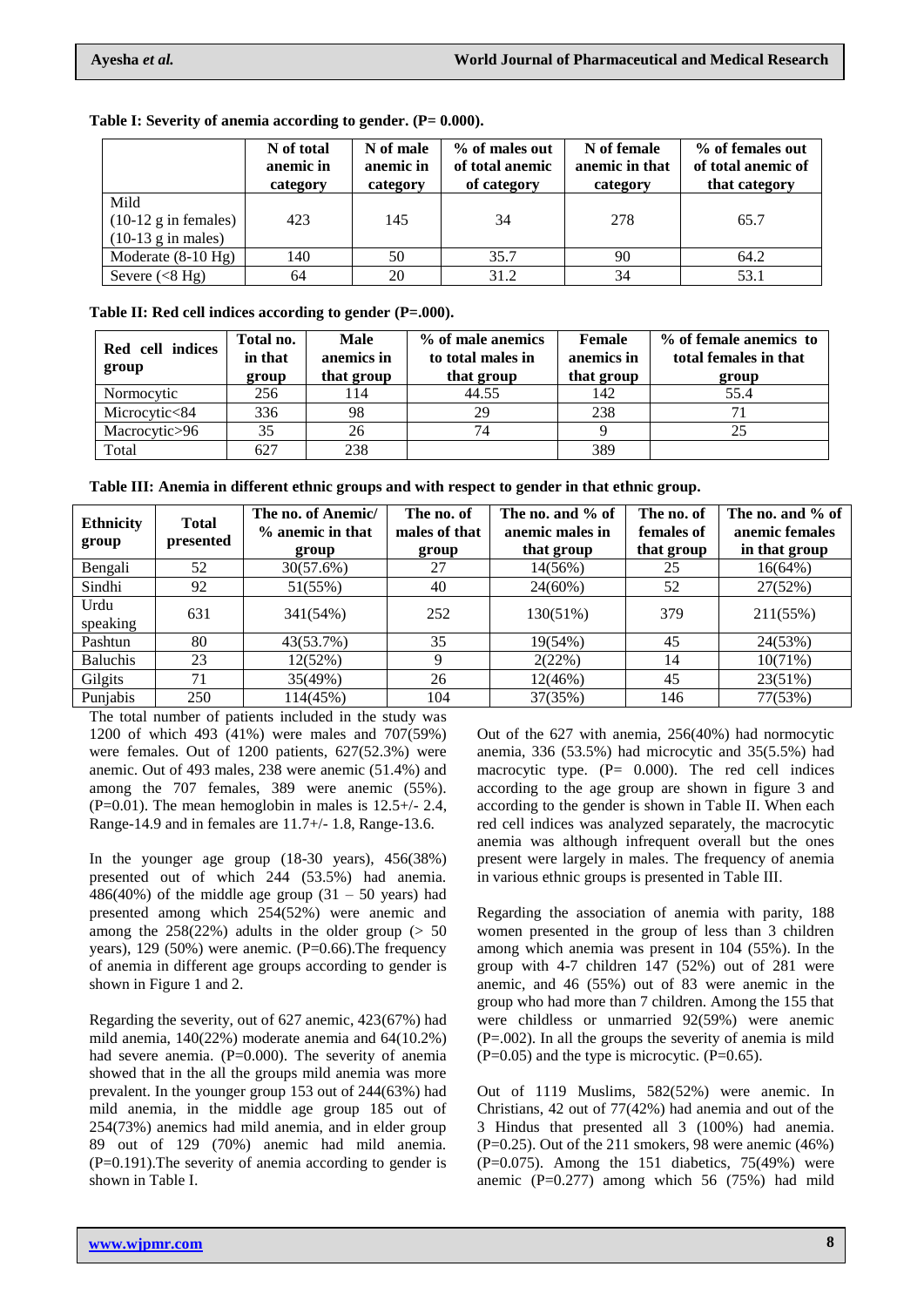anemia, 19 (25%) had moderate anemia. (P=0.027). Logistic regression did not show any correlation between hemoglobin and age or hemoglobin and parity.

# **DISCUSSION**

Anemia still remains a challenge with a high global prevalence in both genders and all age groups of an apparently healthy population. This study emphasized on the continuity of the problem with a stress on the fact that males are equally affected. Our study shows the prevalence of anemia as 52% while a Pakistani study done in 2010 in Peshawar<sup>[6]</sup> showed a higher frequency but the neighboring country of Iran<sup>[7]</sup> has a lower rate. The mean hemoglobin noted in this study was comparable to one in an Indian study<sup>[8]</sup> but the Peshawar study<sup>[6]</sup> emphasized it to be much lower. Both the males and females had a significant percentage of anemia contradicting the belief that anemia is largely a concern of females which is agreed upon by the Peshawar study.<sup>[6]</sup> This points to the fact that there are factors common to both genders contributing to the cause of anemia like malnutrition, worm infestation, malabsorption, gastric ulcers, and lack of a balanced diet. Another contributory factor in males is the addiction to smoking, niswar and betel nuts and the tendency towards junk food and Fad diets.

In addition to other factors common to both genders, the females are more prone to being anemic due to their hormonal cycles and pregnancies. An Abbottabad study found a similar percentage of anemia in women.<sup>[9]</sup> Poverty worst hits women due to the social norm where females are less privileged in the family which hence leads to malnutrition. This is substantiated by the fact that when a comparison of anemic prevalence was made in women of different parity groups the prevalence was higher in all the groups but was highest in those unmarried or childless. This shows that apart from pregnancies other factors reign in causing anemia which is agreed upon by the high prevalence of anemia in Talpur's study on adolescent girls $^{[10]}$  but contradicts an Indian study which shows anemia to be higher in those with high parity.<sup>[11]</sup> Multiple pregnancies do play a role but the factor of malnutrition prevails.

Anemia was ominously present in more than half the population of each age group but interesting was the difference in percentage of anemia in age groups according to gender. In males the elderly group comparatively being more anemic acknowledges the presence of co morbids, gastric ulcers, addiction, and malabsorption as a dominant factor leading to anemia. Elderly females being comparatively less anemic is understandable because of the onset of menopause, their regain in strength and immunity and being less prone to addiction and Fad diet. Mauro's study in Italy also showed elderly males to be more anemic than elderly females. [12] An American study agreed that after the age of 50 years, anemia and moderate-severe anemia prevalence increased rapidly with increasing age which

is true in our case for males but not for females.<sup>[13]</sup> A European study<sup>[14]</sup> enlisted various causes of anemia in elderly with nutritional deficiencies and physical impairment being the major causes. A Chinese study celebrated a decrease in overall prevalence in anemia but still had a higher number of anemic elders.<sup>[15]</sup>

Mild anemia was prevalent overall and in all age groups which are similar to the outcomes of Peshawar study, $[6]$ an Indian study<sup>[16]</sup> and an Italian one on elderly.<sup>[12]</sup> In contrast, an American study states that moderate to severe anemia rose with  $age.$ <sup>[13]</sup> The males having predominantly moderate anemia while in women mild and moderate both being common is contradicting to what Shahab found in Peshawar<sup>[6]</sup> and in the Indian study.<sup>[16]</sup> This severity of anemia is a grave situation and demands imperative address to its causes and factors. Mild anemia points again to the issue of nutritional deficiencies and such individuals are at a danger of not being investigated and managed which would eventually worsen leading to morbidity and diminished immunological responses, compromised physical activity, poor cognitive function and increased tendency to falls and fractures.

The prevalence of microcytic anemia overall and in females emphasized iron deficiency as one major culprit of anemia which is also reinforced by Mehmood.<sup>[17]</sup> Majority of people in Pakistan have bread (chapatti) and tea as their staple diet. These foods contain phytase and tenin which are inhibitors of iron absorption. The intake of red meat is lacking in the majority of the people. However, the normocytic anemia dominance in males attributes to their high probability of addiction, gastritis, and infections. The macrocytic anemia is now frequently seen in young males with betelnut addiction warranting future studies in this aspect. Our findings correlate to Uria's vast study in India.<sup>[18]</sup> Microcytic anemia in the young and middle group again point to nutritional deficiencies and fad diet. Tahir emphasizes on the prevalence of iron deficiency in young girls.<sup>[19]</sup> Chronic illness, gastropathies and multiple combined nutritional deficiencies contribute to the normocytic anemia in the elderly which is confirmed by Mauro $[12]$  and Sgnaolin.<sup>[20]</sup>

Bengalis and Sindhis have the highest number of anemics which could be due to their unbalanced diet lacking red meat which is stressed by Faruk in his study on anemia in Bangladesh.[21] Urdu speaking, apart from an unbalanced diet and tendency to junk food because of living in the urban areas, are inclined to betel nut and gutka addiction. Pashtun's addiction to Niswar and tendency to hemorrhoids leads to a high anemic frequency confirmed by the study in Peshawar.<sup>[6]</sup> The lower anemic rate in Gilgits in both the genders is attributable to their higher literacy rate and awareness and availability of appropriate nutrition which is agreed upon by Uzma's data on anemia on female Gilgits.<sup>[22]</sup> The National survey of Pakistan, 2011 reported that only 24% of women in Pakistan had knowledge about iron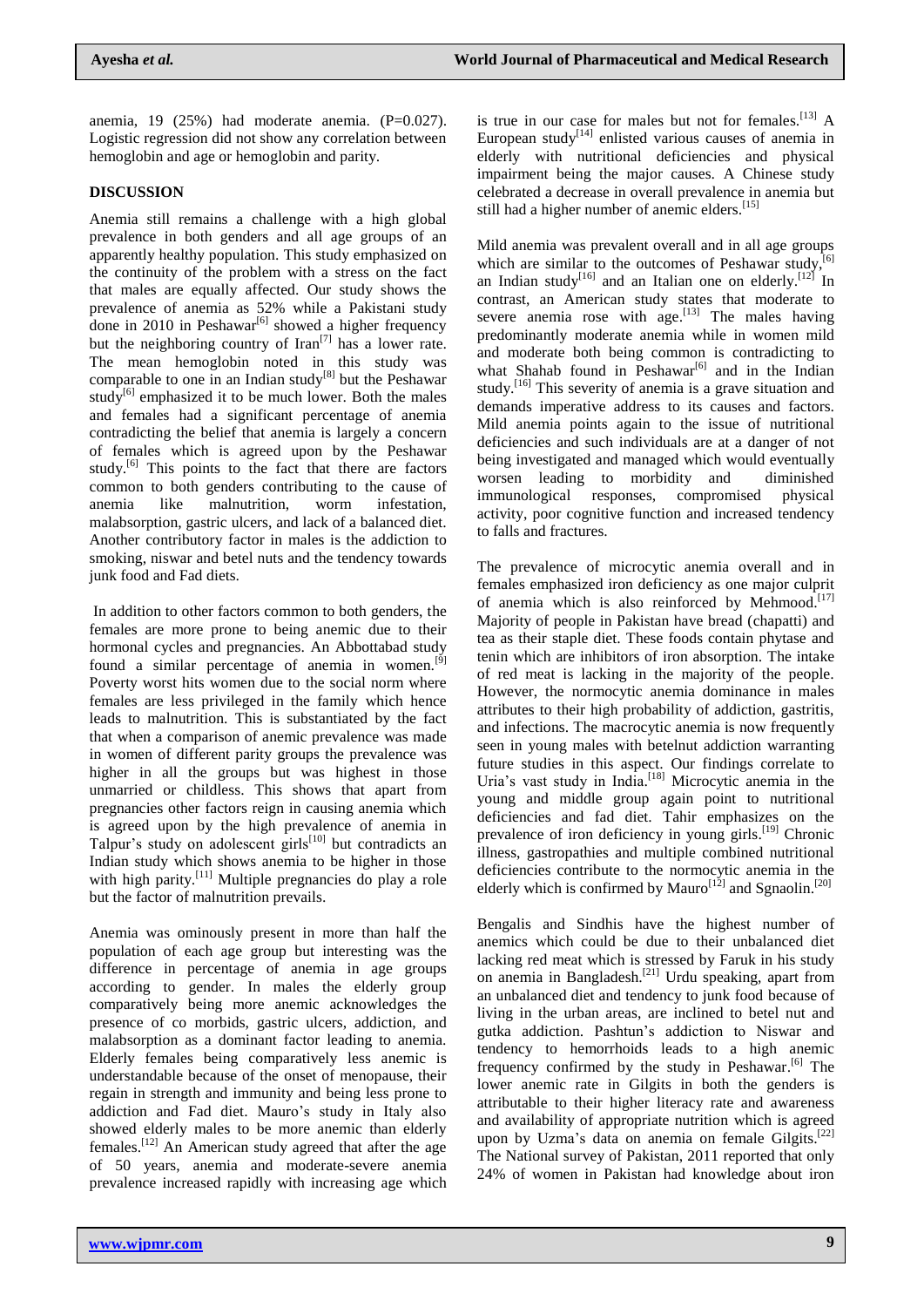which was slightly higher in the urban areas. This understanding was more in Punjab and Sindh and less in Baluchistan and Peshawar.<sup>[23]</sup> It also showed that women of Sindh are most anemic. However in our study there was not much difference in the frequency of anemia in the genders of the ethnic groups except in Balouchis and Punjabis where the females were much more anemic than the males.

Both Muslims and Christians having similar percentage of anemia show that there are general common factors causing anemia which are not affected by religious affiliations. However, the Hindus having macrocytic anemia stressed the need of multivitamins in their vegetarian diet. Milan disagreed that there is any difference in anemia prevalence in view of religion.<sup>[24]</sup>

Smokers generally have polycythemia due to the secondary physiological response to poor oxidation by an increase release of erythropoietin but having the presence of anemia despite this response is a grave sign showed by the high percentage in our study. There are other more overpowering factors that are lowering the hemoglobin levels such as malnutrition, gastritis, chronic respiratory infections<sup>[25]</sup> and malignancy.<sup>[26]</sup>

Anemia is long notorious to be a sequel of diabetes due to numerous reasons with nephropathy being the foremost as pointed out by  $Shams^{[27]}$  and several other studies.<sup>[28]</sup> Anemia worsens the glomerular filtration rate in diabetics and is a cardiovascular risk factor for them.[29] Hence, the correction of anemia is paramount in diabetics.

This survey confirmed the still high prevalence of anemia which is an eye opener and a reminder that its eradication is still an uncompleted task. It is an indicator of the nation's poor health and inappropriate nutrition which then leads to the functional decline of a society affecting the economic growth of a country. Widespread national nutrition programs are essential to control micronutrients deficiencies by health education at school level and health awareness at public and education sectors, and food fortification in food industries. It should be a community effort with the media playing a key role. Public health strategies should focus on hygienic living, regular health checkups, dietary diversity, balance diet, food iron and folic acid fortification and supplements. Food fortification is the most effective way to supplement nutrients in food which has been implemented successfully in Europe and United States where iron fortification in flour has reduced anemia prevalence to one third.<sup>[15]</sup> Hence. anemia still continues to be an ongoing challenge.

# **CONCLUSION**

Anemia is still highly prevalent in Pakistan and needs urgent and extensive action to decrease its prevalence.

#### **ETHICAL APPROVAL**

The research protocol was approved by the institution's review board and ethical committee.

### **ACKNOWLEDGEMENTS**

Statistical analysis; we thank for the statistical analysis done by Prof Dr Syed Sanwer Ali.

# **COMPETING INTERESTS**

Authors have declared that no competing interests exist.

### **LIMITATIONS OF THE STUDY**

It was a hospital based study but a wider scale study should be done on a community basis. We investigated patients presenting to the hospital for the frequency of anemia in the population which could have led to an overestimation of the frequency of anemia. However, we excluded admitted patients. Limitations of our study also include an inability to know for certain whether patients had underlying occult hemoglobinopathy or X-linked G6PDH disorders which are known causes of anemia.

### **REFERENCES**

- 1. Nicholas JK, Rashmi J, Mohsen N, Sarah KW, Nicole J, Rafael L, et al. A systematic analysis of global anemia burden from1990 to 2010. Blood, 2014; 123: 615-624.
- 2. Branca F, Mahy L, Mustafa ST. The lack of progress in reducing anaemia among women: the inconvenient truth. Bulletin of the World Health Organization 2014; 92: 231. doi: <http://dx.doi.org/10.2471/BLT.14.137810>
- 3. Arielle G. Nutrition in Pakistan. From: Secretary of Health, Pakistan. To: Minister of Finance, Pakistan.
- 4. Jilani T, Iqbal MP. Risks associated with mild Anemia in apparently healthy individuals: How to combat Anemia in general population. Pak J Med Sci., 2010; 26(4): 990-994.
- 5. Saeed A, Anwaar A, Asif A, Zulfiqar A, Muhammad R, Tariq I. Iron status of the Pakistani population-current issues and strategies. Asia Pac J Clin Nutr, 2013; 22(3): 340-347.
- 6. Shahab F, Sikandar S, Shahab A, Raziq F. Frequency of anemia in patients presenting to tertiary care hospital in Peshawar, Pakistan. Khyber Med Univ J., 2015; 7(1): 30-33.
- 7. Eftekharzadeh-Mashhadi I, Hedayati-Moghaddam R, Farhad F, Bidkhori HR, Shamsian SK. Anemia as a public health Issue in Mashhad, Iran: Evidence from thefirst population-based study. Acta MedicaIranica, 2015; 53(3): 186-190.
- 8. Gerardo A., Praveen K. N, Manoranjan M., Pradeep S. Y.,Raghavakalyan P.Prevalence and Severity of Anemia Stratified by Age and Gender in Rural India. Anemia, 2014, Article ID 176182. doi:10.1155/2014/176182
- 9. Ghazala N, Saima N, Shafqut A, Shaheen A, Shakeel Ahmad M , Iftikhar Hossain Q, Samia I.